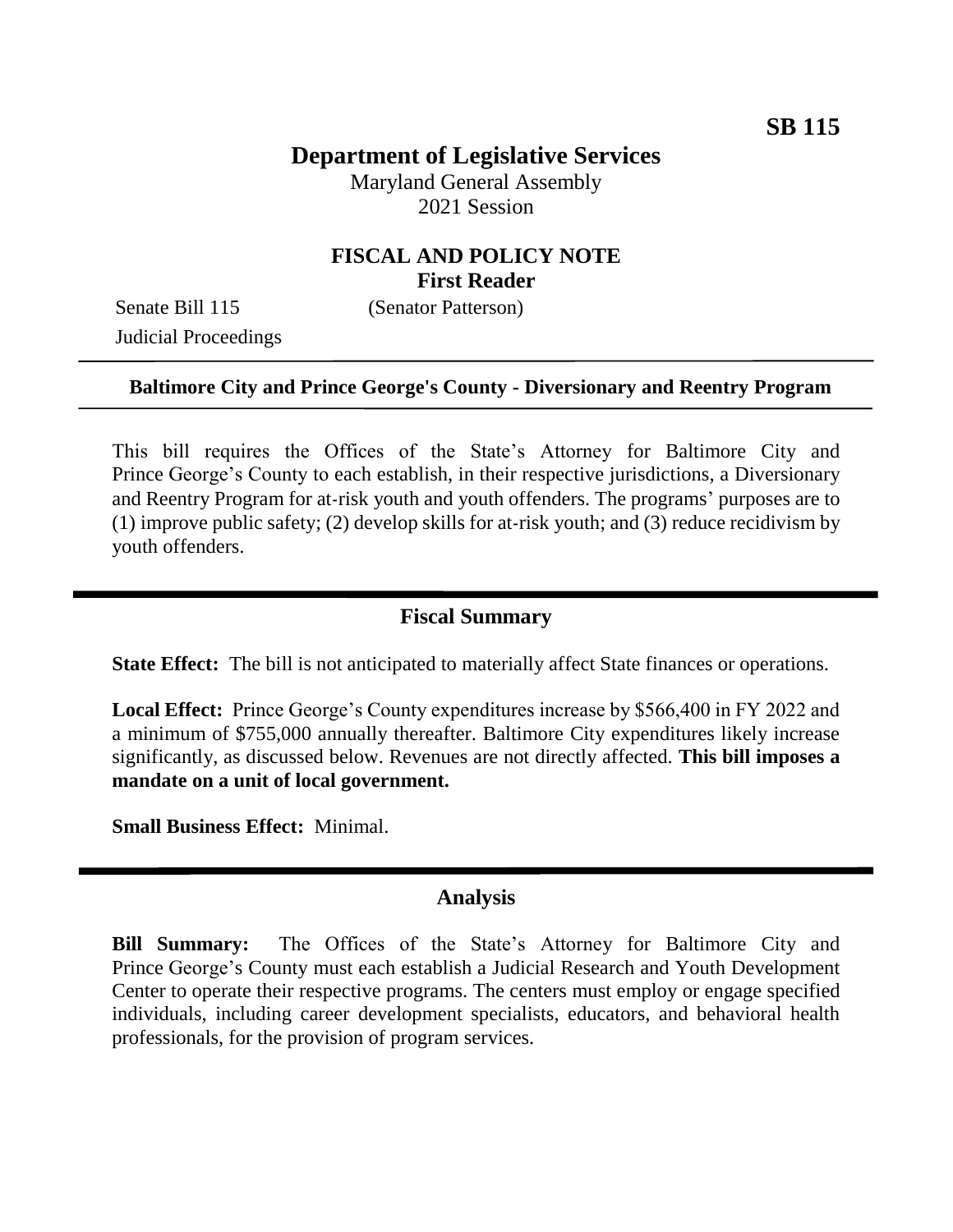The centers must also:

- select and supervise 150 individuals who are at least age 16 and younger than age 25, including (1) students suspended or expelled from schools; (2) individuals referred to the diversionary and reentry program by the court; and (3) individuals committed to the Department of Juvenile Services or sentenced to short-term detention or incarceration in a correctional facility;
- conduct assessments of program participants initially, during program participation at 30-day increments, on graduation from the program, and, as required, following graduation from the program;
- deliver comprehensive counseling and services to at-risk youth and youth offenders, as specified;
- encourage the participation of the family or the guardian of a program participant in the program; and
- develop a youth diversion and reentry roadmap manual for use by program participants and for distribution by the State's Attorney to at-risk youth.

Before the graduation of a participant from a diversion and reentry program, a center must meet with the participant and with interested family members or the participant's guardian to (1) review specified continuing program requirements as appropriate for the participant and (2) discuss familial relationships and other networks of support essential for success.

On completion of and graduation from a program, a youth offender participant may be eligible for release into the community, contingent on the youth offender's ongoing contact with a center and cooperation with ongoing assessment and program requirements. After graduation from the program by a youth offender, the center must conduct an evaluation every 30 days to ensure that the youth offender has access to all needed services and, as applicable, is successfully enrolled in school and has secured and remained in suitable, stable housing.

Participation by a youth offender in the program must continue until the youth offender reaches age 18 or is no longer subject to judicial oversight, whichever is later. Ongoing voluntary participation by a youth offender may continue beyond these requirements if both the youth offender and the center agree.

Program participation by an at-risk youth must continue until the at-risk youth reaches age 18, and may continue beyond this requirement if both the at-risk youth and the center agree. After graduation from a program by an at-risk youth, a center must conduct an evaluation every 30 days to ensure that the at-risk youth has access to all needed services and, as applicable, is successfully enrolled in school and has secured and remained in suitable, stable housing.

SB 115/ Page 2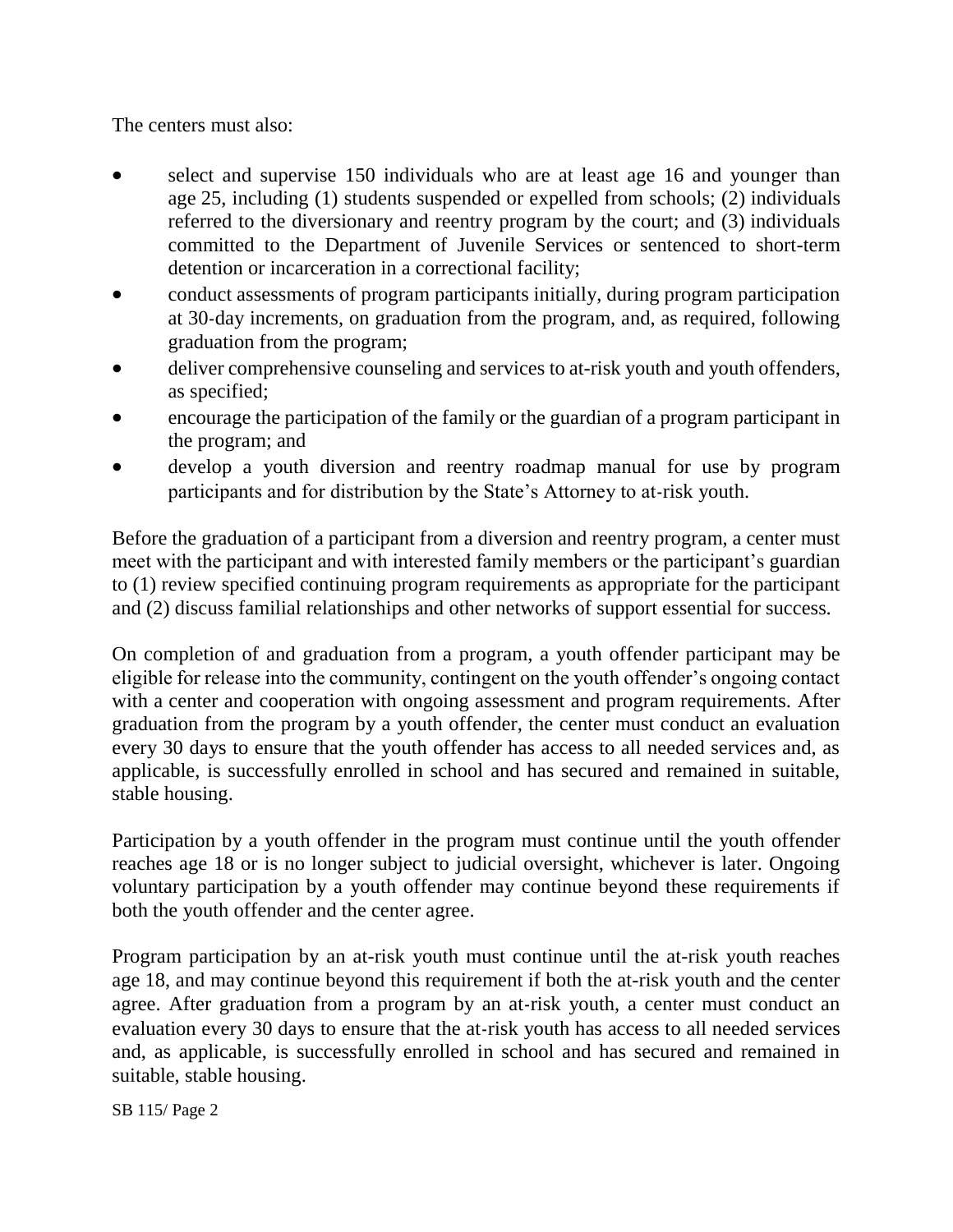A center may release a youth offender or an at-risk youth from participation if the center determines that participation is no longer beneficial to the youth.

Each center must provide a quarterly report to the appropriate State's Attorney regarding the status and progress of each program participant. The Offices of the State's Attorneys for the relevant jurisdictions may adopt rules, regulations, policies, or procedures necessary to carry out the bill's requirements.

**Current Law:** While statute contains provisions regarding similar programs, it does not specifically address youth diversionary and reentry programs operated by local State's Attorneys' offices. The Secretary of Juvenile Services is responsible for establishing specified programs for juveniles, including predelinquent diversion services, community detention, and aftercare services. Under Title 8, Subtitle 6 of the Human Services Article, "at-risk youth prevention and diversion programs" must be coordinated, monitored, and supported by local management boards. These programs are services provided to school-age youth and their families to prevent or divert youth from entering the juvenile justice system and to help make them ready for adulthood by age 21.

**Local Fiscal Effect:** Prince George's County expenditures increase by approximately \$566,400 in fiscal 2022, which reflects the bill's October 1, 2021 effective date, and by a minimum of \$755,000 annually thereafter. This estimate reflects costs associated with two new positions (one assistant State's Attorney and one coordinator) to oversee and coordinate referrals and program eligibility. The estimate also assumes contractual costs of approximately \$450,000 in fiscal 2022 (\$600,000 annually thereafter) for the county to contract with nonprofit service providers and specialists to provide specified services to at-risk youth and youth offenders through the centers as required by the bill.

Baltimore City did not respond to a request for details regarding the fiscal impact of the bill. However, it is assumed that expenditures likely increase significantly, potentially in line with those shown above for Prince George's County, to implement the bill's requirements in Baltimore City.

## **Additional Information**

**Prior Introductions:** None.

**Designated Cross File:** HB 68 (Delegate T. Branch) - Judiciary.

SB 115/ Page 3 **Information Source(s):** Baltimore City; Prince George's County; Judiciary (Administrative Office of the Courts); Maryland State's Attorneys' Association; Department of Juvenile Services; Department of Legislative Services